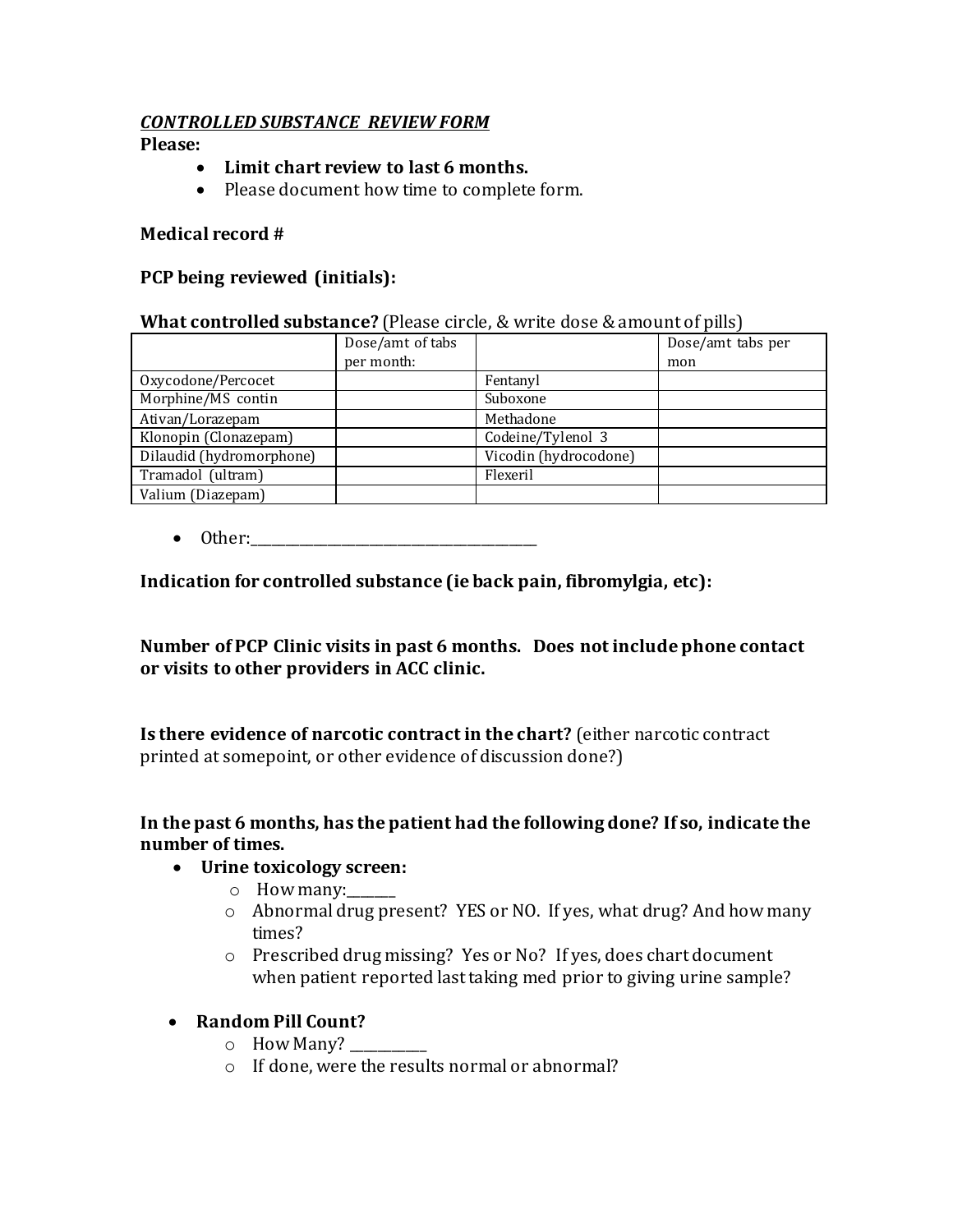#### **Assess risk of abuse: What is the patient's Opioid Risk Score (based on best of your ability to determine)?**

| uctermurej :<br><b>ITEM</b>       | <b>MARK IF</b> | <b>SCORE IF</b>  | <b>SCORE IF</b>  |
|-----------------------------------|----------------|------------------|------------------|
|                                   |                |                  |                  |
|                                   | <b>PRESENT</b> | <b>FEMALE</b>    | <b>MALE</b>      |
| -Fam hx Sub Abuse                 |                |                  |                  |
| -alcohol                          |                | 1                | 3                |
| -illegal drugs                    |                | $\overline{2}$   | 3                |
| -presc drugs                      |                | 4                | 4                |
| -NOTHING DOCUMENTED               |                | $\boldsymbol{0}$ | $\overline{0}$   |
| -Personal hx of sub Abuse         |                |                  |                  |
| -alcohol                          |                | 3                | 3                |
| -illegal drugs                    |                | 4                | 4                |
| -prescript drugs                  |                | 5                | 5                |
| -NOTHING DOCUMENTED               |                | $\boldsymbol{0}$ | $\boldsymbol{0}$ |
| $-Age$ (<45 yo)                   |                | $\mathbf{1}$     | $\mathbf{1}$     |
| +Hx of sexual abuse               |                | $\overline{3}$   | $\theta$         |
| -NOT Documented                   |                | $\boldsymbol{0}$ | $\boldsymbol{0}$ |
| -Hx Psych dz (ADHD, OCD, Bipolar, |                | $\overline{2}$   | $\overline{2}$   |
| Schizophrenia)                    |                |                  |                  |
| -Not Documented                   |                | $\boldsymbol{0}$ | $\overline{0}$   |
| -Hx Depression                    |                | $\overline{1}$   | $\overline{1}$   |
| -not Documented                   |                | $\overline{0}$   | $\theta$         |
| <b>TOTAL SCORE</b>                |                |                  |                  |
| <b>LOW RISK 0-3</b>               |                |                  |                  |
| <b>MOD RISK 4-7</b>               |                |                  |                  |
| HIGH RISK > 8                     |                |                  |                  |

# *RECEIVING >100 mg Morphine per day Yes or No (if yes consider HIGH RISK, because increase risk of mortality by 9x)*

\*\*\* can use online converter:<http://www.globalrph.com/narcoticonv.htm>to calculate equalivent dose for different narcotics

*\*\*\*APS/AAPM Recommends assessment by pain specialist if receiving >100 mg MED per day*

# **Based on the risk of abuse, consider potential monitoring strategies:**

**LOW RISK**: urine tox 1-2x/year, consider random pill count yearly **MODERATE RISK**: urine tox q 3 months, random pill count 1-2x/year **HIGH RISK:** monthly &/or random urine tox, weekly scripts vs monthly, 4-6 random pill counts/year, referral to pain specialist to review treatment plan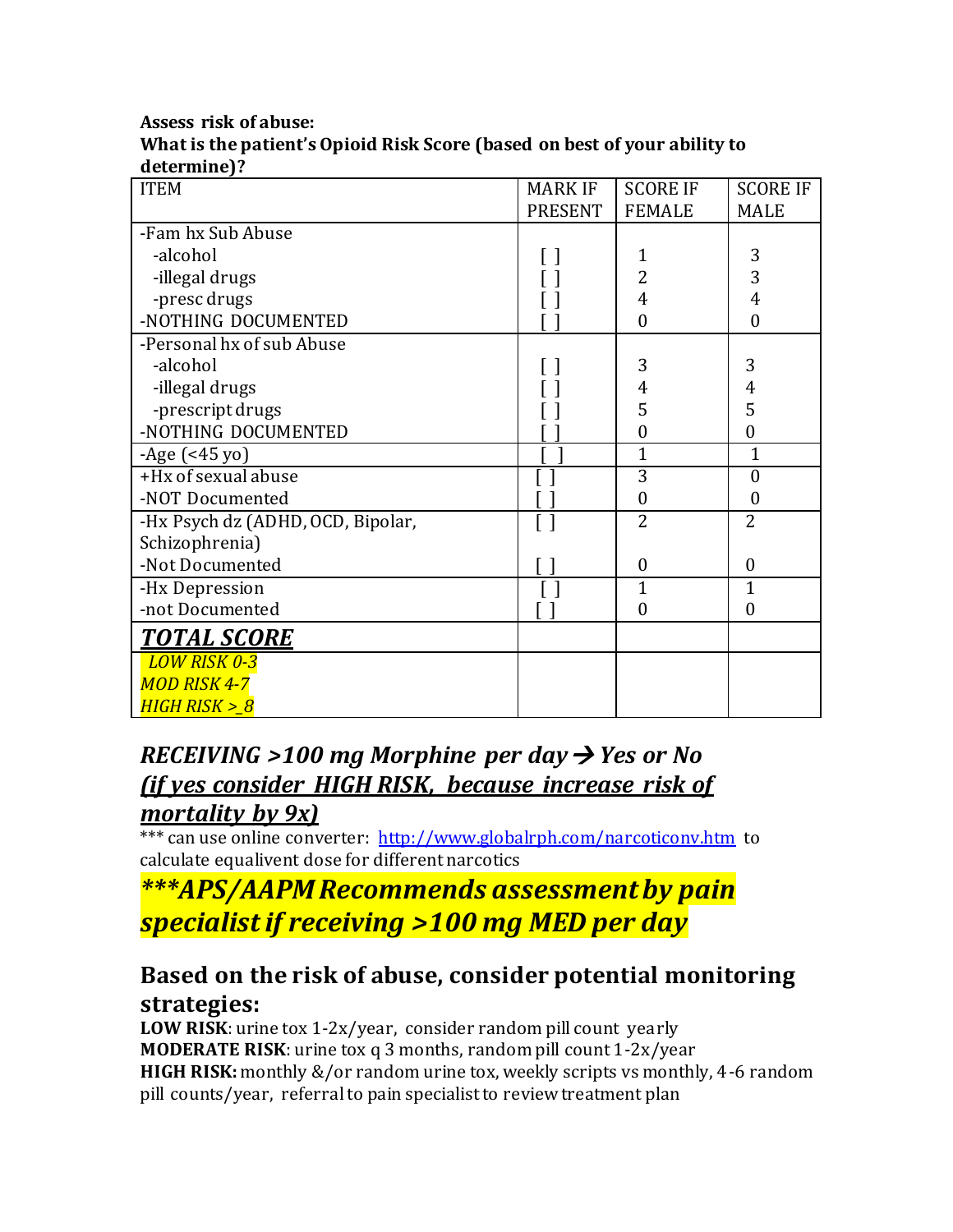## **Has the patient been referred to additional services? If so, is there evidence patient made their appointment?**

|                                  | Referral done   Made appt | Missed appt |
|----------------------------------|---------------------------|-------------|
| Pain Clinic (Neuro)              |                           |             |
| Integrative Medicine Pain Clinic |                           |             |
| Physical Therapy                 |                           |             |
| Anesthesia for steriod injection |                           |             |
| <b>Sports Medicine</b>           |                           |             |

#### **Do you have access to the Mass Online Prescription monitoring program? [ ] yes**

**[ ] no**

## **If yes, has the patient received multiple prescriptions from different providers in past six months?**

**[ ] Yes** 

**[ ] NO**

## **If no, consider enrolling via website:**

http://www.mass.gov/eohhs/gov/departments/dph/programs/hcq/drugcontrol/ma-online-prescription-monitoring-program/

# **Is the patient in violation of controlled-substance policy by any of the below items:**

| Failing to arrived at scheduled follow-up appointments (either PCP or    |  |  |
|--------------------------------------------------------------------------|--|--|
| referred specialist)                                                     |  |  |
| Failure to submit to requested urine testing or pill counts (or abnormal |  |  |
| results on urine tox or pill count)                                      |  |  |
| Increasing dose of meds without discussing w. PCP                        |  |  |
| Seeking early refills                                                    |  |  |
| Calling after hours for refills                                          |  |  |
| Getting controlled substances from other healthcare providers without    |  |  |
| discussing with PCP                                                      |  |  |
| Not treating staff respectfully                                          |  |  |
| Misrepresenting facts or failing to discuss info to providers            |  |  |

## **OTHER:**

## **If patient has violated narcotic contract, how many documented violations exist?**